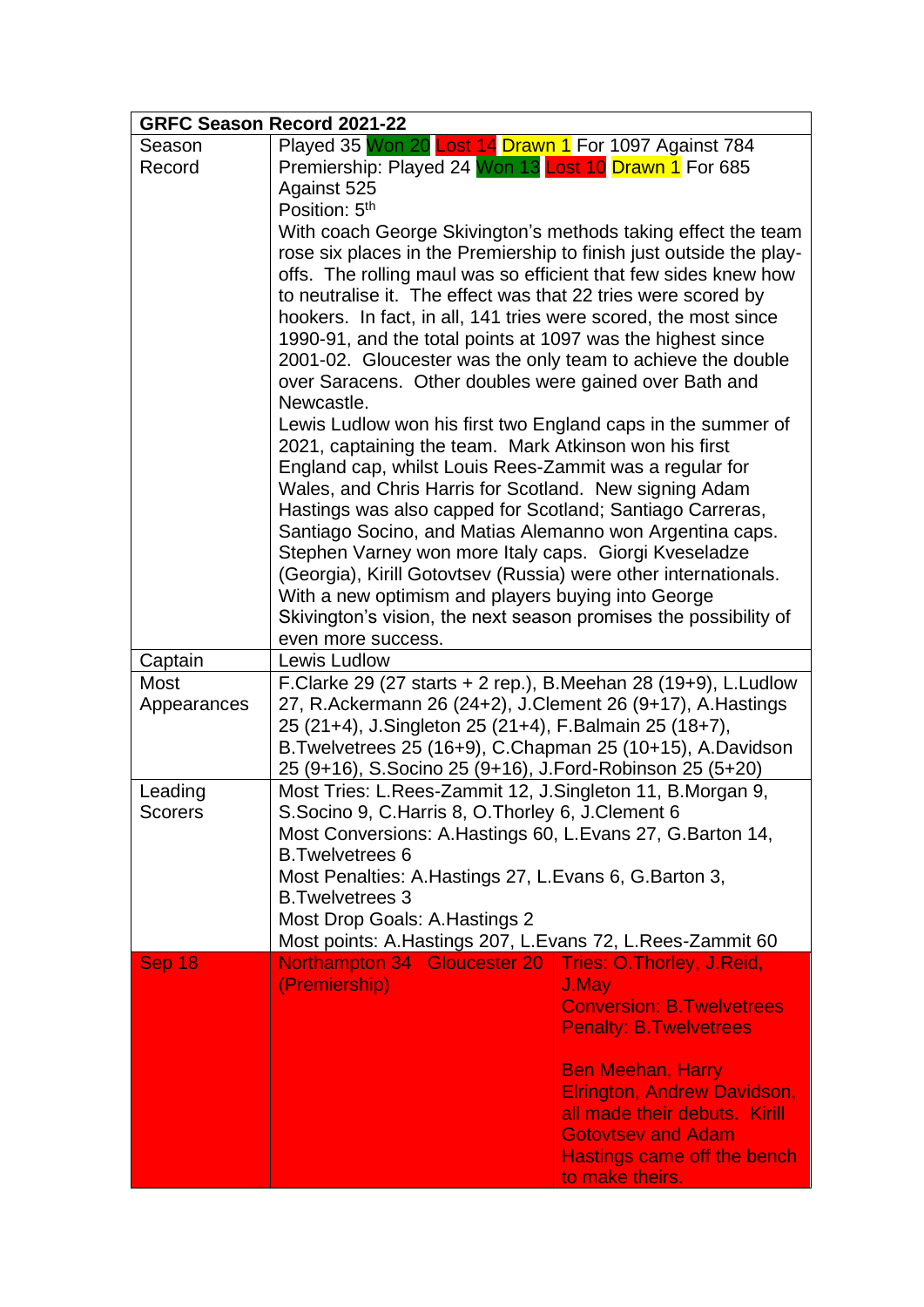| Sep 24           | <b>Gloucester 26</b><br>(Premiership) | Leicester 33  | <b>Tries: F.Balmain,</b><br>R.Ackermann, M.Atkinson,<br><b>J.Clement</b><br>Conversions: L.Evans (2),<br><b>A.Hastings</b><br>Lewis Ludlow made his 100 <sup>th</sup><br>Premiership appearance.<br><b>Wian Conradie came off the</b><br>bench to make his first<br>appearance. Jack Clement<br>scored his first try for the<br>club, and Adam Hastings<br>scored his first points.        |
|------------------|---------------------------------------|---------------|--------------------------------------------------------------------------------------------------------------------------------------------------------------------------------------------------------------------------------------------------------------------------------------------------------------------------------------------------------------------------------------------|
| Oct <sub>2</sub> | <b>Worcester 23</b><br>(Premiership)  | Gloucester 31 | Tries: B.Morgan,<br>J. Woodward, C. Harris<br>Conversions: A. Hastings (2)<br>Penalties: A.Hastings (4)                                                                                                                                                                                                                                                                                    |
| Oct 9            | Gloucester 33<br>(Premiership)        | Sale 32       | Tries: L.Rees-Zammit (2),<br>B.Morgan, J.Singleton<br>Conversions: A.Hastings (2)<br>Penalties: A.Hastings (2)<br>Drop goal: A.Hastings<br><b>Adam Hastings scored</b><br>Gloucester's first drop goal<br>since January 2015. Trailing<br>15-33 after 73 minutes, only<br>a missed conversion<br>prevented Sale winning.<br>Matt Moulds came off the<br>bench for his first<br>appearance. |
| Oct 17           | London Irish 25<br>(Premiership)      | Gloucester 25 | Tries: B.Morgan (2), L.Rees-<br><b>Zammit</b><br><b>Conversions: A. Hastings (2)</b><br>Penalties: A.Hastings (2)<br><b>Gloucester's first draw since</b><br>September 2018. Ben<br>Morgan scored his fourth try<br>in three games.                                                                                                                                                        |
| <b>Oct 23</b>    | Gloucester 29<br>(Premiership)        | Newcastle 20  | Tries: V.Rapava-Ruskin,<br>J.May<br>Conversions: L.Evans (2)<br>Penalties: L.Evans (5)<br>Lloyd Evans did not miss a<br>kick, scoring 19 points.<br><b>Lewis Ludlow and Mark</b>                                                                                                                                                                                                           |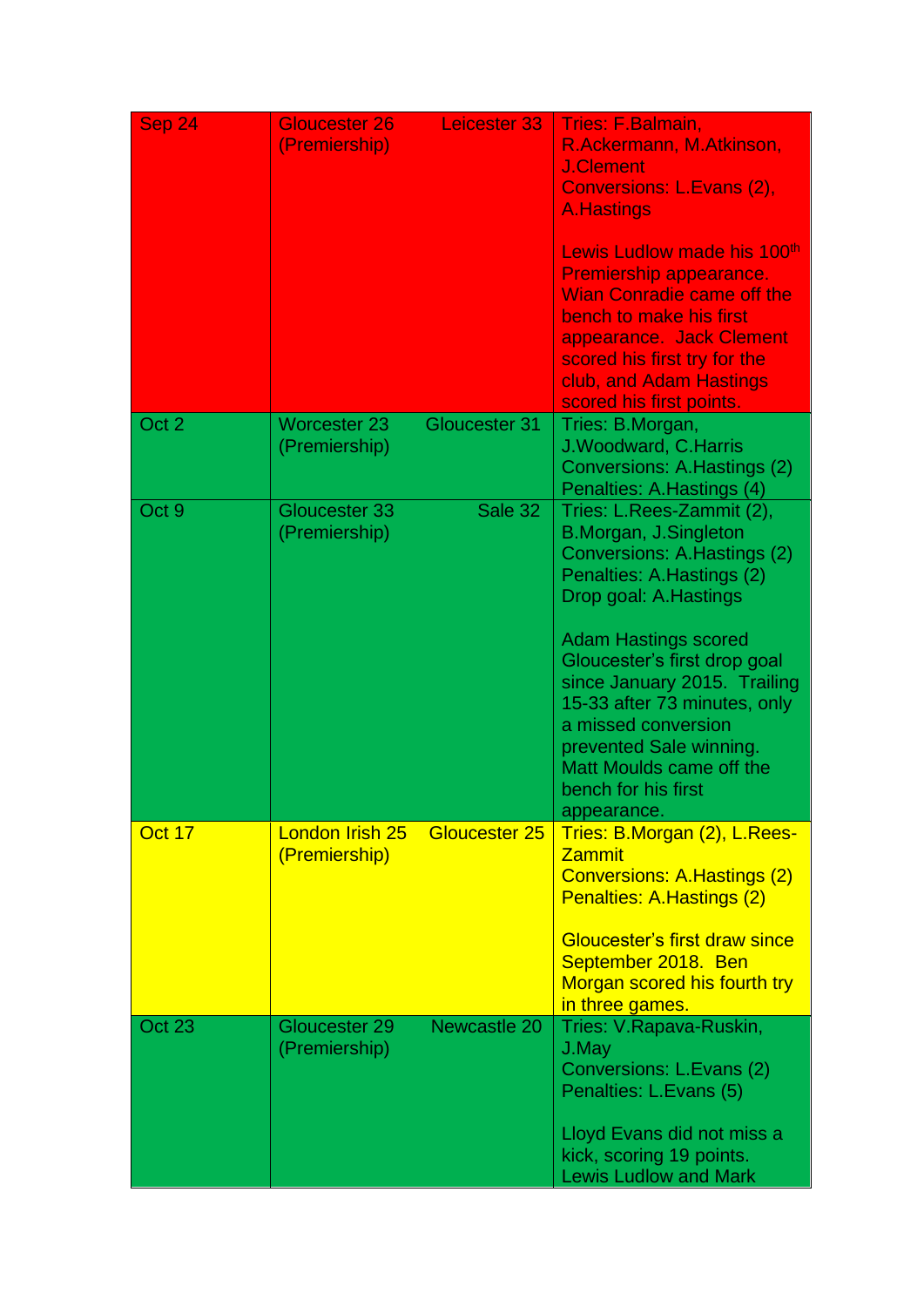|                  |                                                             | Atkinson both made their<br>150 <sup>th</sup> competitive games for<br>Gloucester.                                                                                                                                               |
|------------------|-------------------------------------------------------------|----------------------------------------------------------------------------------------------------------------------------------------------------------------------------------------------------------------------------------|
| <b>Oct 29</b>    | Exeter 16<br><b>Gloucester 13</b><br>(Premiership)          | <b>Try: J.Singleton</b><br><b>Conversion: A.Hastings</b><br><b>Penalties: A.Hastings</b>                                                                                                                                         |
| <b>Nov 12</b>    | Bath 10<br>Gloucester 71<br>(Premiership Cup)               | Tries: B.Morgan (3),<br>J.Clement (2), K.Moyle,<br>L.Ludlow, R.Ackermann,<br>A.Davidson, F.Balmain,<br><b>J.Morris</b><br>Conversions: L.Evans (8)<br>Biggest ever win over Bath.                                                |
|                  |                                                             | Louis Hillman-Cooper came<br>off the bench to make his<br>first appearance. Andrew<br>Davidson scored his first try.<br>Ben Morgan made it seven<br>tries in the season so far.                                                  |
| <b>Nov 20</b>    | Exeter 19<br>Gloucester 45<br>(Premiership Cup)             | Tries: A.Morgan (2),<br>H.Taylor, J.Morris, G.Barton,<br><b>J.Reeves</b><br>Conversions: L.Evans (5),<br><b>B.Twelvetrees</b><br>Penalty: L.Evans                                                                                |
|                  |                                                             | Harry Taylor scored a try in<br>his first appearance. Also<br>making debuts were Arthur<br><b>Clark and Jack Bartlett.</b><br>Scoring their first tries for the<br>club, were Jack Reeves, and<br>Alex Morgan who scored<br>two. |
| <b>Nov 26</b>    | Wasps 33<br>Gloucester 35<br>(Premiership)                  | Tries: B.Twelvetrees (2),<br>J.May, J.Clement<br>Conversions: A. Hastings (3)<br>Penalties: A.Hastings (3)                                                                                                                       |
|                  |                                                             | Wasps scored 14 points<br>from the 74th minute mark,<br>to make for a nervous finish.                                                                                                                                            |
| Dec <sub>3</sub> | <b>Bristol 10</b><br>Gloucester 27<br>(Premiership)         | Tries: J.Singleton, C.Harris,<br>C.Chapman + penalty try<br><b>Conversion: A. Hastiings</b><br>Penalty: A.Hastings                                                                                                               |
| <b>Dec 10</b>    | <b>Gloucester 13</b><br>Lyon 19<br>(European Challenge Cup) | <b>Try: C.Jordan</b><br><b>Conversion: B. Twelvetrees</b><br><b>Penalties: B.Twelvetrees (2)</b>                                                                                                                                 |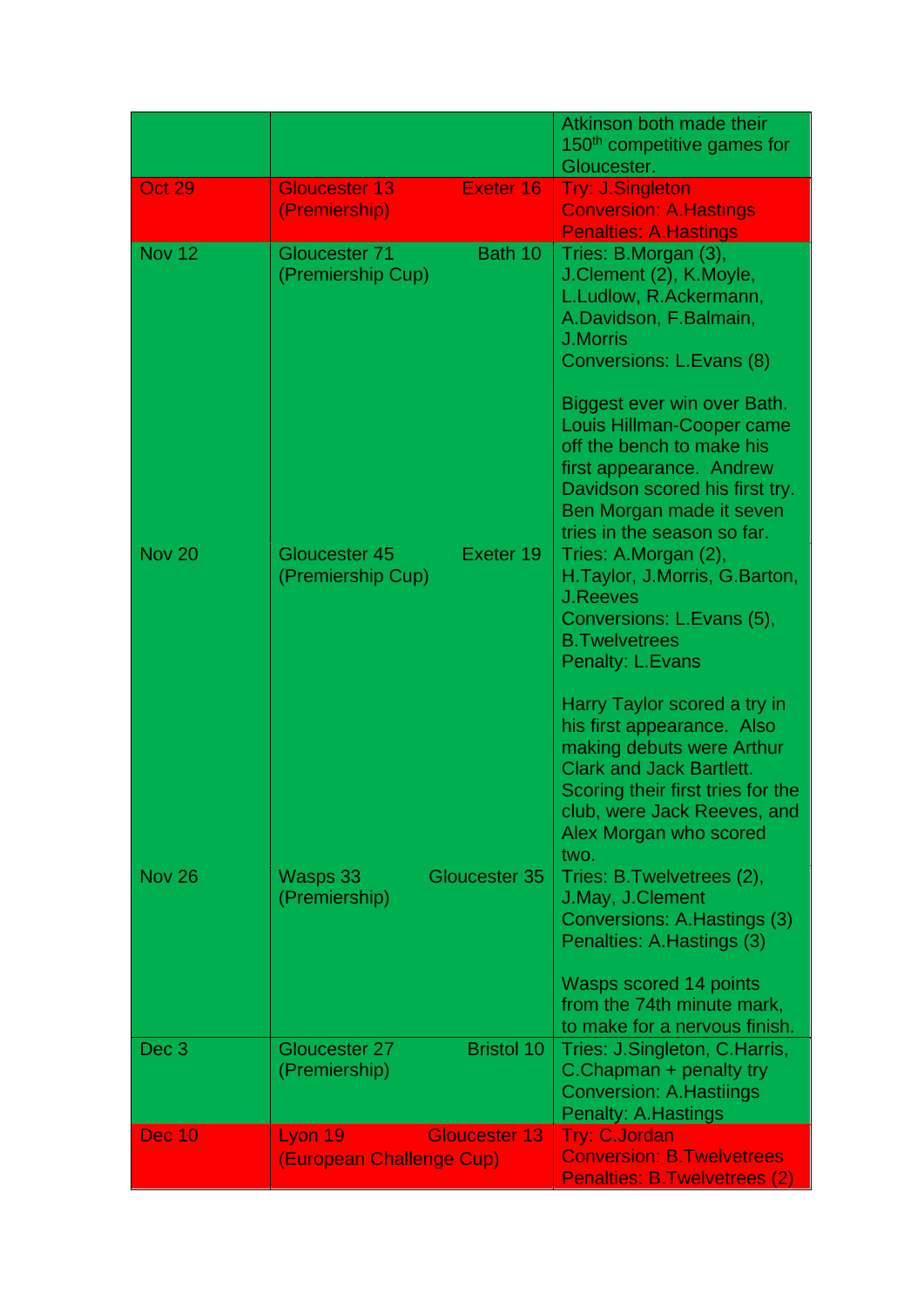|               |                                                                   | A team consisting mostly of<br>fringe players almost brought<br>off a famous win. Cameron<br>Jordan scored his first try.                                                                                                                                   |
|---------------|-------------------------------------------------------------------|-------------------------------------------------------------------------------------------------------------------------------------------------------------------------------------------------------------------------------------------------------------|
| <b>Dec 17</b> | Gloucester 54<br><b>Benetton 25</b><br>(European Challenge Cup)   | Tries: J.Singleton,<br>B.Meehan, J.Reid,<br>M.Alemanno, S.Varney,<br>J.May, J.Clement + penalty<br>try<br>Conversions: A.Hastings (4),<br>L.Evans(2)<br>Ben Meehan scored his first<br>try. Freddie Clarke made his<br>100 <sup>th</sup> appearance for the |
| <b>Dec 26</b> | Bath 20<br>Gloucester 40<br>(Premiership)                         | club.<br>Tries: C.Harris (2),<br>J.Singleton, F.Balmain,<br>K. Moyle + penalty try<br>Conversions: A. Hastings (4)<br>The most points Gloucester                                                                                                            |
| <b>Dec 29</b> | <b>Worcester 27</b><br><b>Gloucester 21</b>                       | have ever reached at Bath.<br>Tries: T.Seabrook, S.Blake,                                                                                                                                                                                                   |
| Jan 2         | (Premiership Cup)<br><b>Gloucester 17</b><br><b>Harlequins 20</b> | A.Morgan<br><b>Conversions: G.Barton (3)</b><br><b>Jenson Boughton, Robert</b><br><b>Nixon and Morgan Adderley-</b><br><b>Jones all made their first</b><br>appearances. So did Seb<br>Blake, who scored a try.<br>Tries: R.Ackermann,                      |
|               | (Premiership)                                                     | S.Socino<br><b>Conversions: A.Hastings,</b><br><b>L.Evans</b><br><b>Penalty: A.Hastings</b><br><b>Ruan Ackermann scored a</b><br>try on the occasion of his<br>100 <sup>th</sup> appearance.                                                                |
| Jan 8         | Saracens 24<br>Gloucester 25<br>(Premiership)                     | Tries: F.Balmain,<br>J.Singleton, L.Ludlow<br>Conversions: A. Hastings (2)<br>Penalties: A.Hastings (2)<br><b>First win away to Saracens</b><br>since 2008. Lozowski<br>missed the conversion of a                                                          |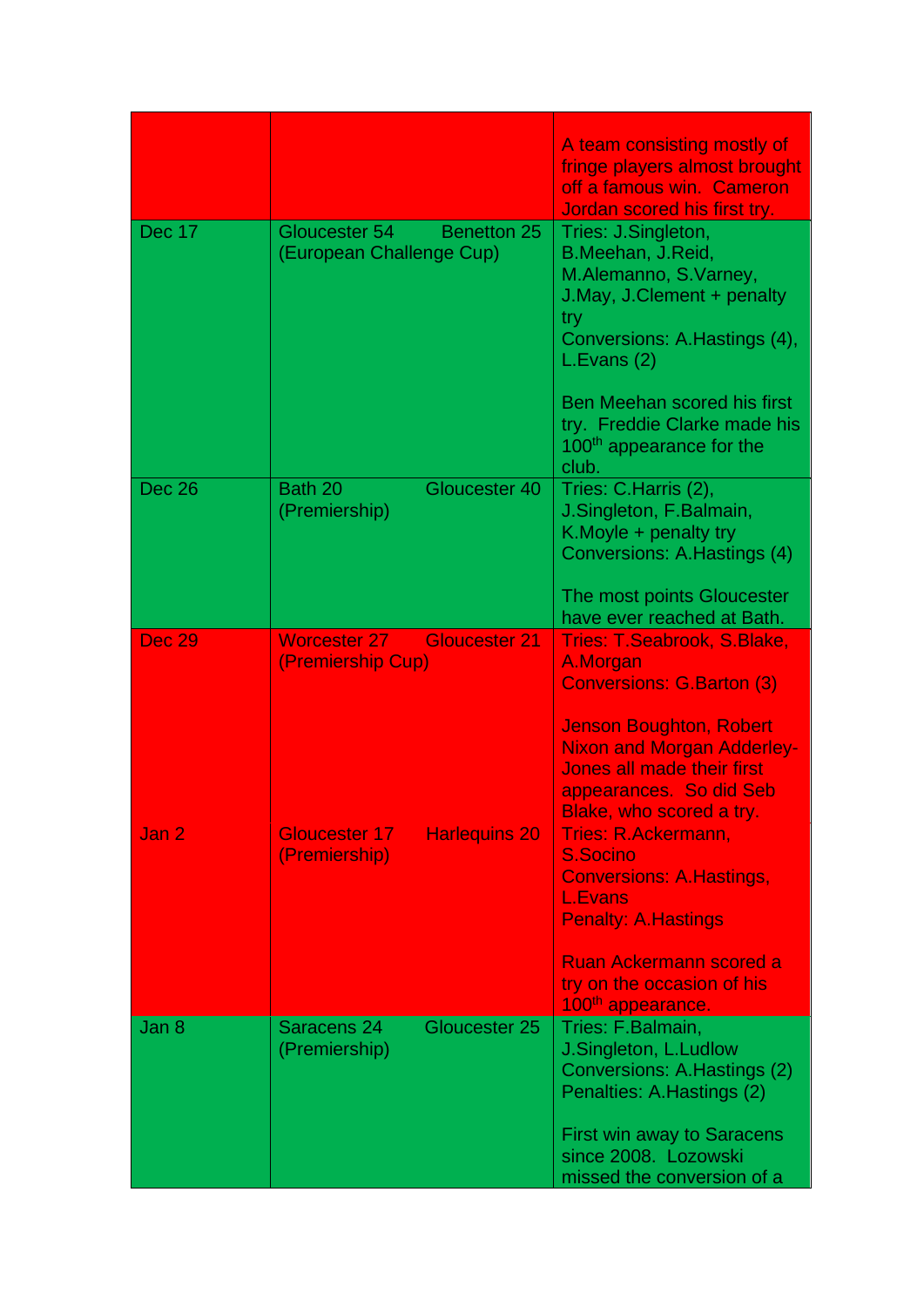|                   |                                           |                      | late Saracens try.                                                                                                                                                                                                                                           |
|-------------------|-------------------------------------------|----------------------|--------------------------------------------------------------------------------------------------------------------------------------------------------------------------------------------------------------------------------------------------------------|
| Jan 22            | Gloucester 68<br>(European Challenge Cup) | Perpignan 19         | Tries: J.Reid (2), L.Ludlow,<br>K.Moyle, S.Socino,<br>M.Atkinson, S.Varney,<br>L.Rees-Zammit, J.Singleton,<br><b>C.Harris</b><br>Conversions: A.Hastings (5),<br>L.Evans(4)                                                                                  |
| <b>Jan 29</b>     | <b>Newcastle 22</b><br>(Premiership)      | Gloucester 32        | Tries: V.Rapava-Ruskin,<br>S.Carreras, L.Ludlow,<br>O. Thorley, L. Rees-Zammit<br>Conversions: A.Hastings,<br>L.Evans<br><b>Penalty: A.Hastings</b><br>The team's superb away<br>form continued. Louis Rees-<br>Zammit scored a solo try<br>from his own 22. |
| Feb 4             | Gloucester 24<br>(Premiership)            | London Irish 7       | Tries: R.Ackermann (2),<br>O. Thorley<br>Conversions: L.Evans (2),<br>A. Hastings<br>Penalty: A. Hastings                                                                                                                                                    |
| Feb <sub>12</sub> | <b>Exeter 24</b>                          | Gloucester 15        | Tries: F.Clarke, S.Carreras,                                                                                                                                                                                                                                 |
| Feb <sub>26</sub> | (League)<br>Leicester 35<br>(Premiership) | <b>Gloucester 23</b> | <b>C.Chapman</b><br><b>Fraser Balmain made his</b><br>100 <sup>th</sup> appearance<br><b>Tries: O. Thorley, H. Elrington</b><br><b>Conversions: A.Hastings,</b><br><b>G.Barton</b><br>Penalties: A. Hastings (3)<br><b>Harry Elrington scored his</b>        |
|                   |                                           |                      | first try.                                                                                                                                                                                                                                                   |
| Mar <sub>5</sub>  | Gloucester 35<br>(Premiership)            | Northampton 30       | Tries: H.Elrington, L.Rees-                                                                                                                                                                                                                                  |
|                   |                                           |                      | Zammit, T.Seabrook,<br>A.Craig + penalty try<br>Conversions: A.Hastings (4)<br>Trailing 27-14, a superb<br>Rees-Zammit try sparked a<br>thrilling fight back.                                                                                                |
| <b>Mar 12</b>     | Sale 26                                   | <b>Gloucester 24</b> | Tries: S.Socino (2),                                                                                                                                                                                                                                         |
|                   | (Premiership)                             |                      | C.Chapman, L.Hillman-<br>Cooper<br><b>Conversions: G.Barton (2)</b><br><b>Louis Hillman-Cooper scored</b>                                                                                                                                                    |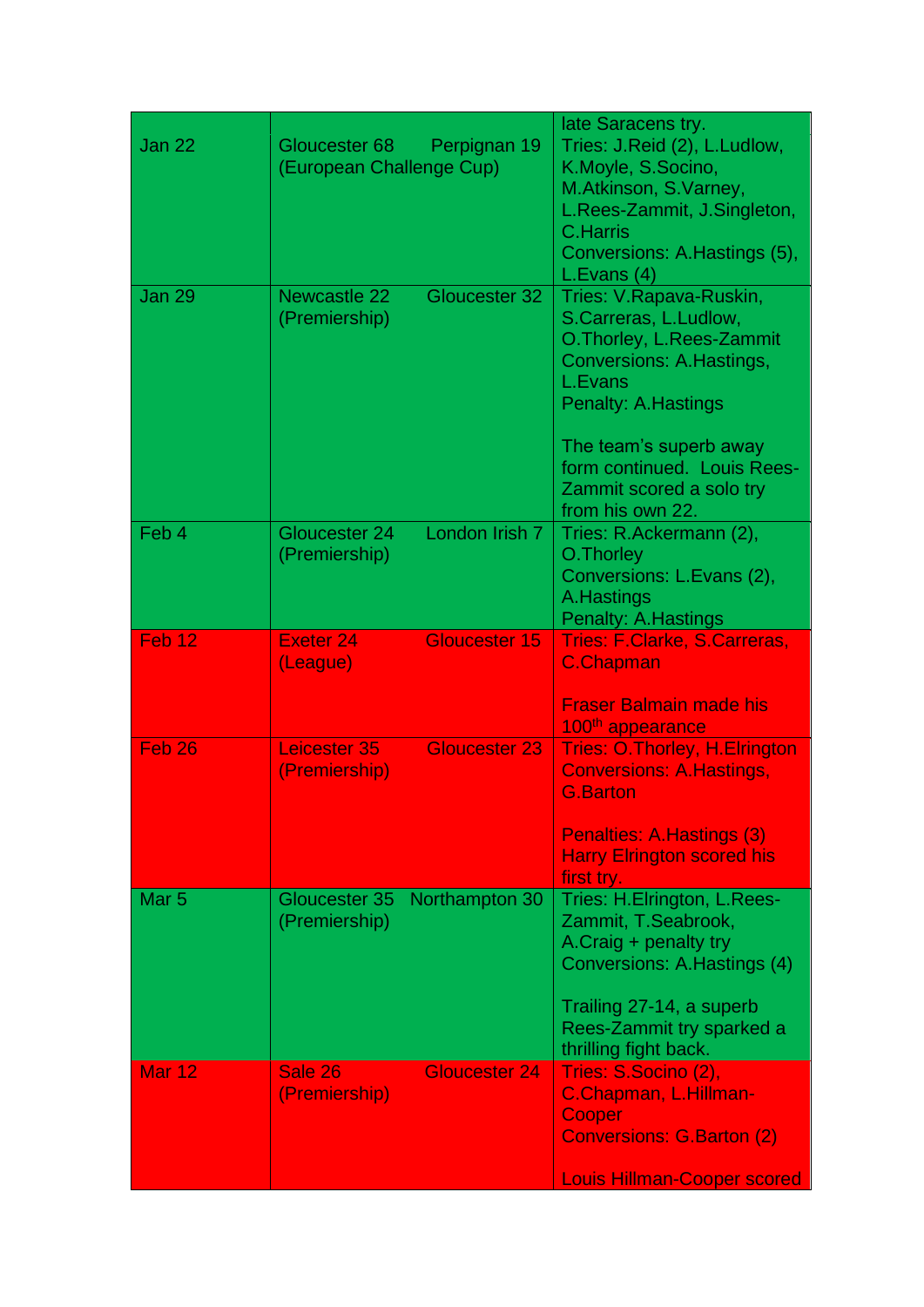|                  |                                                                             | a try in his first Premiership                                                                                                                                                                          |
|------------------|-----------------------------------------------------------------------------|---------------------------------------------------------------------------------------------------------------------------------------------------------------------------------------------------------|
| <b>Mar 25</b>    | <b>Gloucester v Worcester</b><br>(Premiership)                              | game.<br>With five hours to go before<br>kick-off, Worcester called the<br>game off due to illness,<br>injuries and Covid. Match<br>awarded to Gloucester (20-<br>0) with five points.                  |
| <b>Mar 30</b>    | Bristol 15<br>Gloucester 43<br>(Premiership Cup)                            | Tries: H. Walker (2), J. Morris,<br>J. Bartlett, F. Thomas,<br>A.Morgan<br>Conversions: G.Barton (5)<br>Penalty: G.Barton<br><b>Jack Bartlett and Freddie</b><br>Thomas scored their first<br>tries.    |
| Apr <sub>2</sub> | <b>Gloucester 21</b><br><b>Wasps 27</b><br>(Premiership)                    | Tries: K.Moyle + penalty try<br><b>Penalties: A. Hastings (3)</b><br><b>Billy Twelvetrees made his</b><br>250 <sup>th</sup> appearance.                                                                 |
| Apr 9            | Dragons 21<br>Gloucester 26<br>(European Challenge Cup)                     | Tries: S.Socino (3), L.Rees-<br>Zammit<br><b>Conversions: B.Twelvetrees</b><br>$(2)$ , G. Barton<br>Gloucester were 12-21 down<br>at half-time.                                                         |
| Apr 16           | Gloucester 31 Northampton 21<br>(European Challenge Cup)                    | Tries: O.Thorley, V.Rapava-<br>Ruskin, M.Alemanno,<br>S.Socino<br>Conversions: A. Hastings (4)<br>Penalty: A.Hastings<br>Superb solo try from Ollie<br>Thorley. Alex Craig red-<br>carded near the end. |
| Apr 22           | <b>Bristol 29</b><br><b>Gloucester 28</b><br>(Premiership)                  | Tries: C.Chapman, L.Rees-<br>Zammit, C.Harris,<br><b>J.Singleton</b><br><b>Conversions: A. Hastings (4)</b><br><b>Gloucester lost to a try after</b><br>78 minutes.                                     |
| Apr 27           | <b>Gloucester 25</b><br><b>Worcester 39</b><br>(Premiership Cup Semi-Final) | Tries: C.Jordan, J.Morris,<br>A.Morgan<br><b>Conversions: G.Barton (2)</b><br>Penalties: G.Barton (2)<br>A team consisting largely of                                                                   |